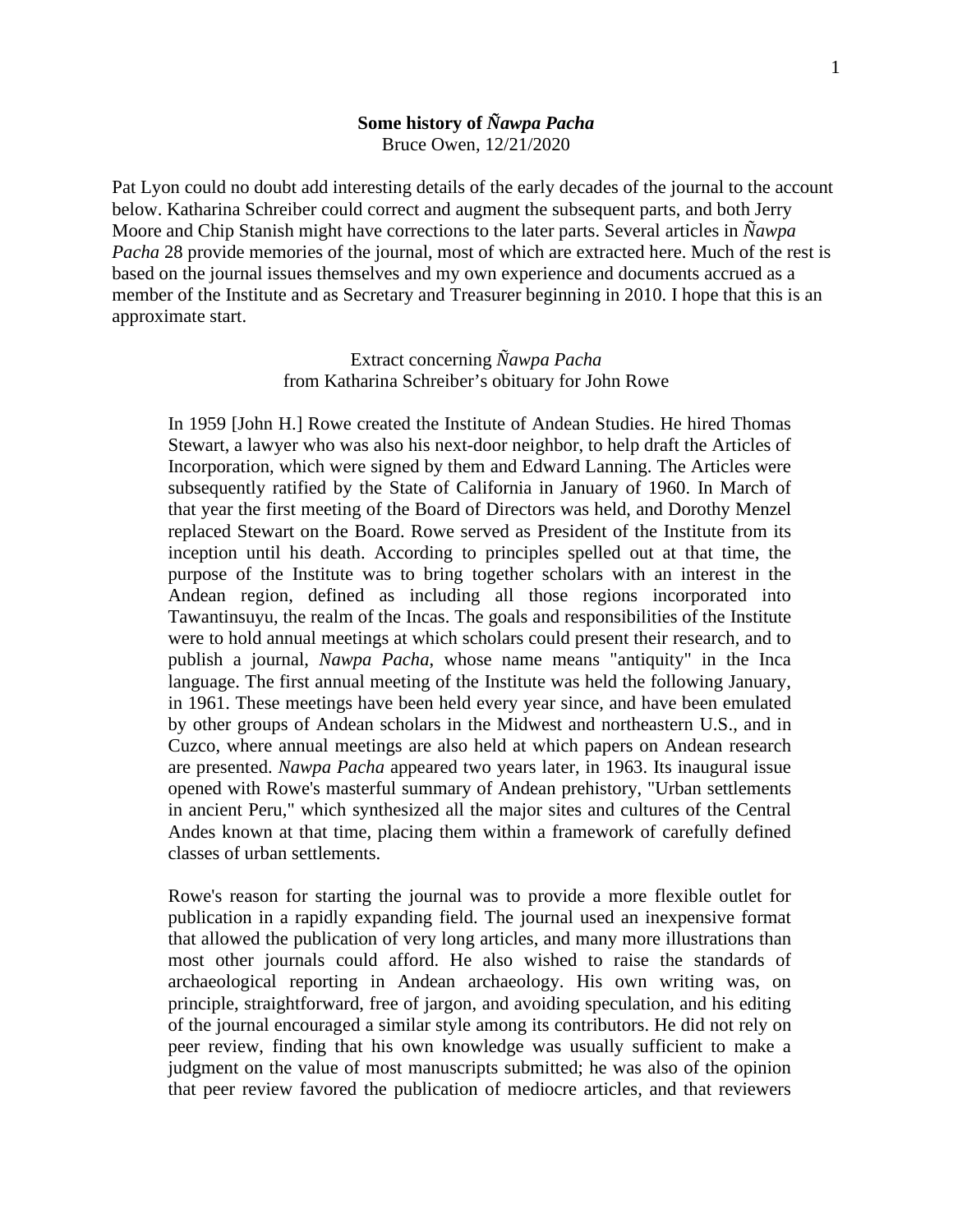rarely made really useful suggestions for improvement. He emulated the late Leslie Spier, who had edited the *Southwestern Journal of Anthropology,* and from whom he had learned editing. In the early years of *Nawpa Pacha* Rowe noted a curious age distribution among Andean archaeologists, in that the field had fewer active scholars of middle age and over than one would expect. As a result the majority were relatively young, and many of them were inadequately trained, especially in writing for publication. Editing the journal thus turned into a very time consuming process, but he felt that there were enough cases in which he really learned something that all the effort was worthwhile. It also kept him as nearly on top of the field as it was possible for one person to be. He edited the journal singlehandedly from 1963 to 1972, at which time Patricia J. Lyon became his co-editor. From its birth in 1963 through to number 25-27, published in 2004, Rowe was involved in the editing of every issue but one; the 1982 issue was edited by Lyon, honoring of the work of Rowe and Menzel (Schreiber 2006b:200-201).

## Extract concerning *Ñawpa Pacha*

from Jean-Pierre Protzen's "John Howland Rowe and the Institute of Andean Studies"

The Institute of Andean Studies as we know it today was, of course, the brainchild of John H. Rowe. As Dorothy Menzel told me, "John founded the IAS for the purpose of publishing a journal on Andean archaeology, because no such journal was being published in the United States at that time. He approached the task with dedication, careful deliberation, and far-sighted planning. For a long time he did all the work by himself."

The Articles of Incorporation of November 14, 1959, as drawn up by John, stipulated that the primary purpose of the Institute was "to organize, sponsor, and assist field, museum and library research and study in archaeology, history, linguistics, ethnology and biology of the native peoples of Colombia, and of that area of South America which was formerly the Inca Empire, and which presently comprises northwestern Argentina, northern Chile, and the countries of Ecuador, Peru and Bolivia; to publish a journal and issue other sundry publications reporting the results of such research; to sponsor meetings and conferences for the purpose of discussion of results of such research and the problems pertaining thereto…"

 $[...]$ 

The first issue of Nawpa Pacha was published in 1963. From the very beginning the journal aroused the interest of many scholars who wanted to have it. Libraries and institutions were quick to follow in ordering subscriptions (Protzen 2006:237).

*Ñawpa Pacha* volumes 1 through 21 were published from 1963 through 1983, with a single issue in each volume. According to the front matter that appeared unchanged in every volume from the first through *Ñawpa Pacha* 23,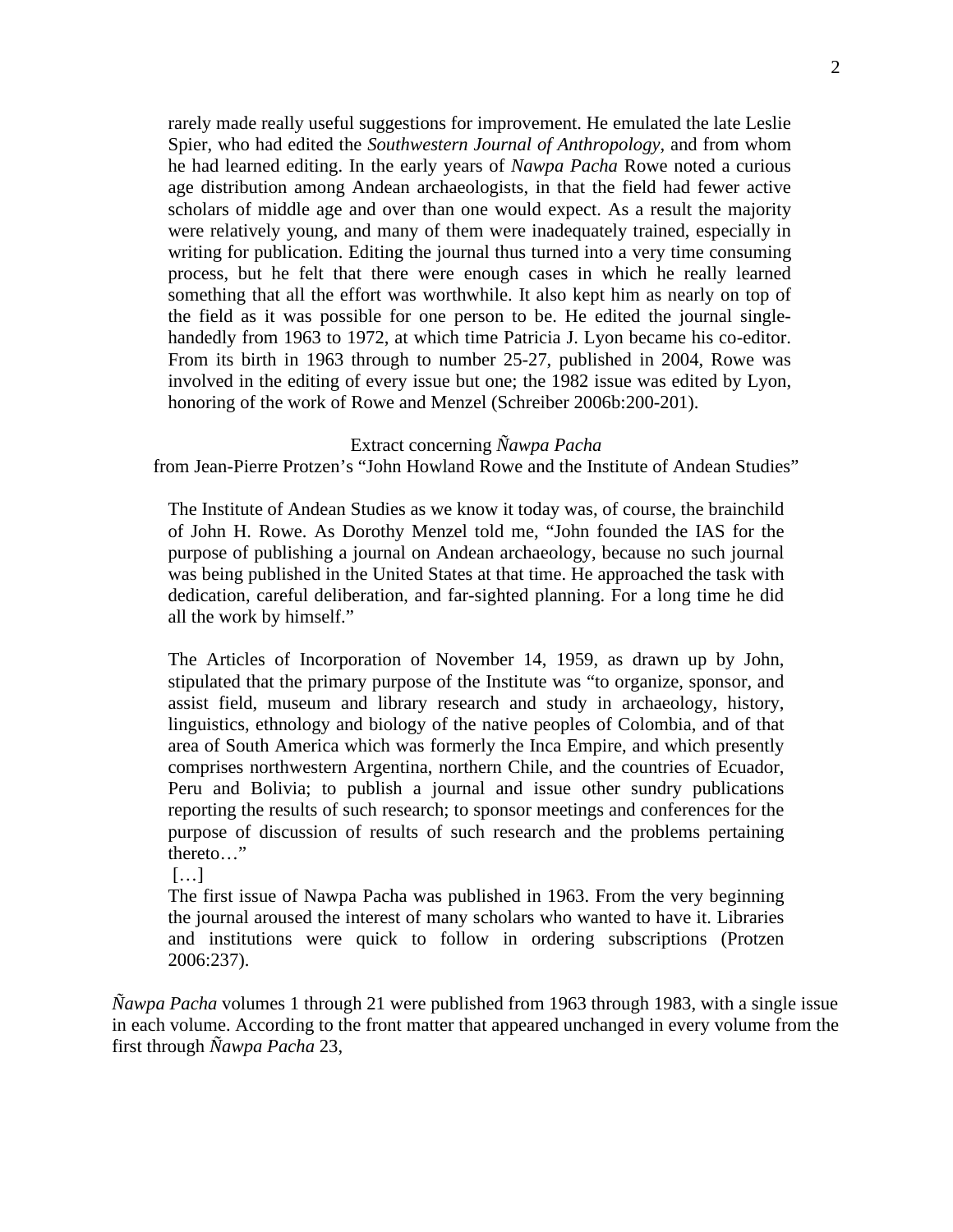ÑAWPA PACHA is published yearly if sufficient manuscripts are available. Each number is priced individually depending on publication costs. Subscriptions are available to individuals and institutions; subscribers are billed at the time each number is issued. Single copies and some back issues may also be purchased. There is a surcharge made to institutions to cover the costs of billing and correspondence (*Ñawpa Pacha* 1, 1963:ii).

The title page of the first volume read, in Quechua, English, and Spanish:

# ÑAWPA PACHA

Tawantinsuyu ñawpa-pacha-k'uzkiypa 'uyaychanan An international series for Andean archaeology Publicación internacional de arqueología andina

1

Edited by John H. Rowe

Tawantinsuyu K'uzkiy Paqarichisqa Institute of Andean Studies - Instituto de Estudios Andinos Berkeley, California 1963

Volumes 1 through 6 came out annually. A combined volume 7–8 was dated 1969–1970, volume 9 followed in 1971, and another combined volume, 10–12, was dated 1972–1974. The combined volume 10–12 was the first to be edited by Rowe and Patricia J. Lyon, and was the first in which the Institute claimed copyright to the contents. Volumes 13 through 21 were published annually through 1983.

Other than incrementing the volume numbers and dates, the tan cover bearing the title and logo of the Institute of Andean Studies and all front matter remained virtually unchanged from one volume to the next. Articles were scholarly, often with extensive endnotes. Black-and-white drawings and photos, often quite numerous, followed the bibliography. Every volume included errata or corrections for the previous one. The text appears to have been manually typewritten through 1981; volume 20 in 1982 is right-justified in a monospaced typewriter font, presumably prepared with an early word processor and printer. Volume 21 moved to a proportionally-spaced font. Volume 24, dated 1986 but actually printed in 1990, was the first to switch to a two-column format.

Rowe and Lyon handled printing and distribution directly, with help from family, Institute members, and graduate students. Some recount memories of the group collating process in *Ñawpa Pacha* 28. For example, one of Rowe's daughters, Ann Pollard Rowe, recalls that "early issues of *Ñawpa Pacha* were hand collated, and Lucy and I were happy to join members and graduate students to help with this chore" (Rowe 2006:225).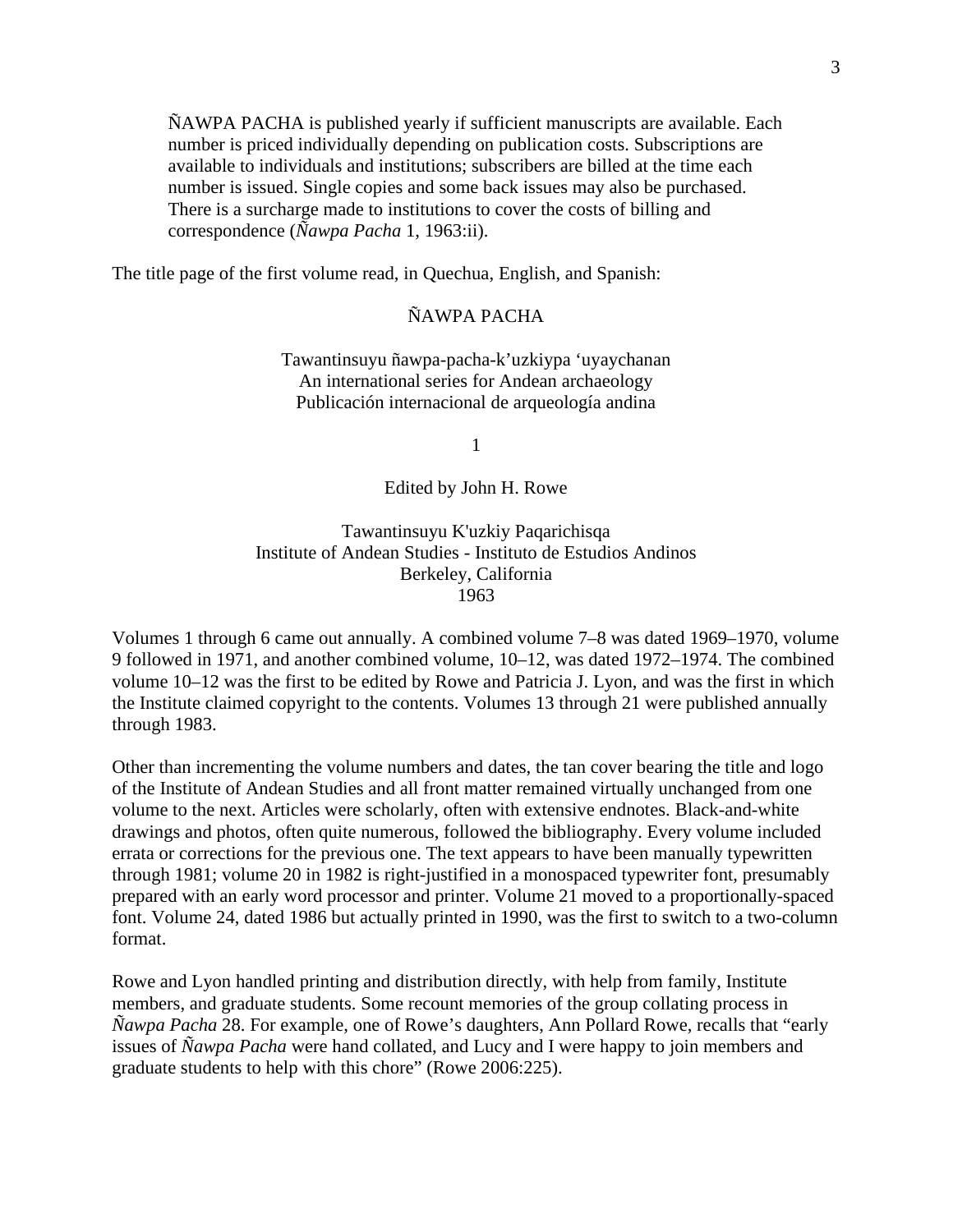A double issue, *Ñawpa Pacha* 22-23, labeled 1984-1985, was the last to be printed and mailed by Rowe and Lyon roughly on schedule in the original artisanal mode. One more volume, *Ñawpa Pacha* 24, dated 1986, was actually printed and distributed in 1990.

A period of dormancy followed, during which manuscripts accumulated and some editorial work was done, but no issues were published.

In 2004, John Rowe passed away. IAS member Katharina Schreiber took up the task of reviving *Ñawpa Pacha*. Working with Pat Lyon, she finalized the backlog of unpublished manuscripts as a combined volume labeled *Ñawpa Pacha* 25–27, dated 1987–1989, edited by Rowe and Lyon, and had it printed in 2004 with a frontispiece In Memoriam, John Howland Rowe, 1918–2004. The production and distribution processes remained in-house, but shifted to Schreiber and her graduate students at University of California, Santa Barbara, collaborating with the Secretary (Madeleine W. Fang, at the Phoebe Hearst Museum, University of California, Berkeley), who maintained subscription records, and Treasurer (Elsbeth Protzen, Berkeley), who tracked membership dues, subscription payments, and expenses.

Schreiber collected new manuscripts and published the first volume that identified her as the editor, *Ñawpa Pacha* 28, dated and actually printed in 2006. This volume was the first to be peer-reviewed (except for one article by John Rowe; all subsequent volumes have continued peer review), and it included not only numerous research articles, but also comments by the new Editor, her obituary of John Rowe, a collection of personal remembrances of John Rowe by numerous authors, and a bibliography of Rowe's work. Volume 28 is a good resource for history of the Institute of Andean Studies and the journal. It also introduced some more modern features, such as abstracts, illustrations laid out within the article text, rather than appended after the bibliography, and a simplified citation format.

> Extract concerning *Ñawpa Pacha* from Katharina Schreiber's "From the Editor" note in her inaugural issue

I confess to being both excited and saddened by the opportunity to take the helm of *Ñawpa Pacha.* On the one hand, it is perhaps the greatest honor of my professional life to have been named the editor of this august journal, the oldest and most respected in the field of Andean studies. On the other hand, I am constantly reminded of what we have lost in the death of its founder, John H. Rowe. John was always very clear in what he thought was appropriate for publication in *Ñawpa Pacha*, and I will try as best I can to continue in this vein. Articles will continue to be data-rich, and to the degree possible will avoid the use of jargon or speculation. We can handle both very long and very short articles, and there is no effective limit on the number of illustrations that can be included.

The management of the journal has necessarily undergone some significant changes. First, the editorship will rotate periodically. It is my intention to serve as editor as long as it takes to get the journal back on a regular publication cycle, with a solid and continuous rate of submissions, probably no more than five years. The editorship is renewed annually by vote of the Directors of the Institute of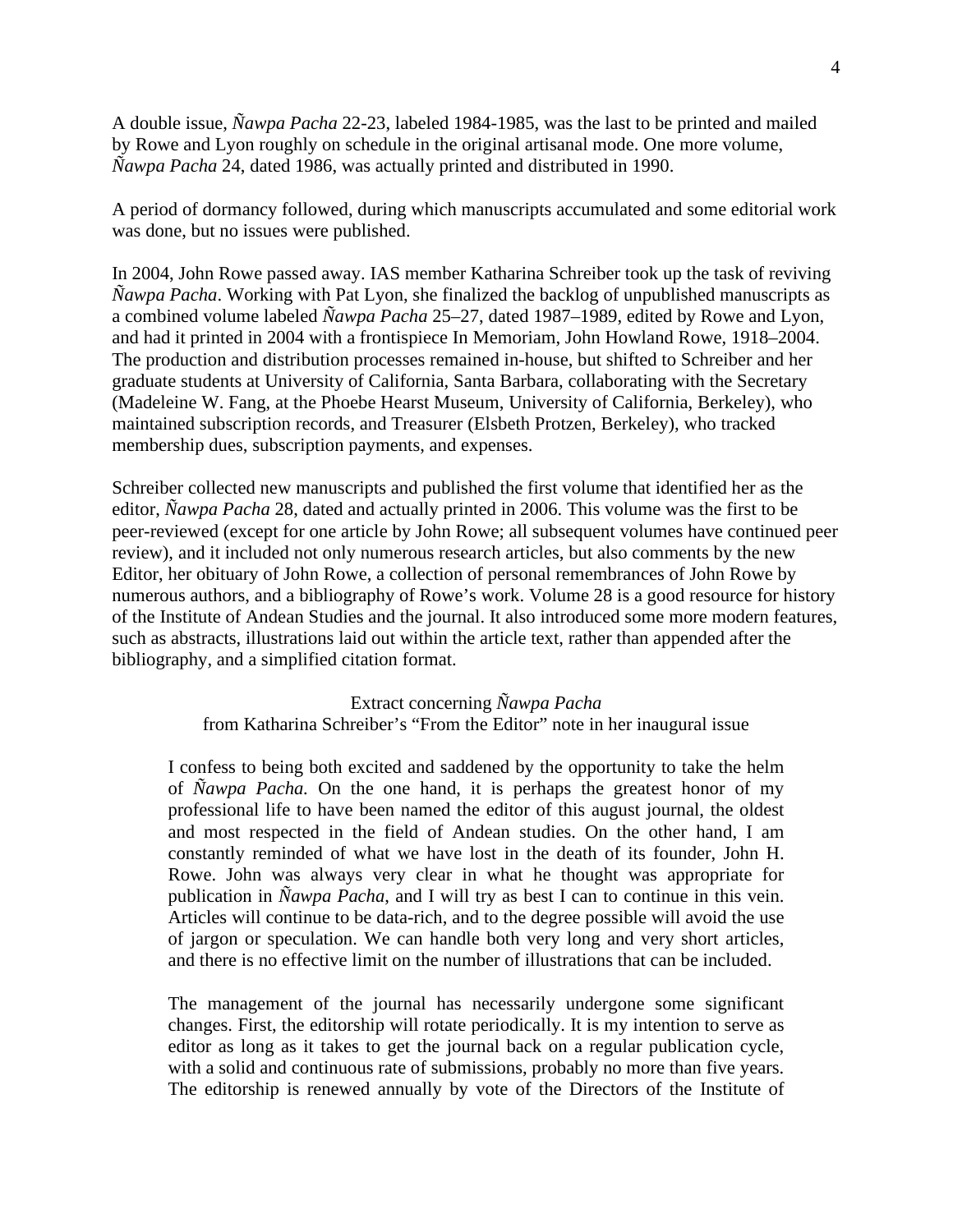Andean Studies. Second, an editorial board has been assembled. Current board members have been diligent in encouraging authors to submit articles, and some have submitted their own work as well. They have also served me well by suggesting reviewers for submitted manuscripts, as well as by doing a fair bit of reviewing themselves. As issues have arisen concerning the journal, I have consulted with board members, and they have provided me with excellent advice. It is a group that truly cares about the health and future of *Ñawpa Pacha*. And third, the journal is now peer-reviewed. Each submitted manuscript is sent out to two or more reviewers who are experts in the subject matter of the article. Their opinions, together with those of the editor, determine whether or not an article will be accepted for publication, and how much revision it needs. John never needed to send articles out for peer review, because he himself knew just about everything there was to know about Andean archaeology. I doubt there is anyone else in the field who can claim such broad knowledge, least of all this editor. For this reason we rely on the input of several specialists.

Readers will immediately note a few stylistic changes in the journal. We have added English and Spanish abstracts to the start of each article. Illustrations are now embedded in the text, rather than being grouped together at the end of each article. Notes may be found on the page they are cited, rather than at the end. Author contact information is provided in a footnote to the first page of each article. A few more subtle changes have been made to bring the journal more in line with contemporary practice, such as in the format of in-text citations, headings style, and bibliographic format. Readers with a probing eye and/or some editorial experience will also discern that we have not yet worked out all the details, and there are small discrepancies in style among the articles. We are moving toward developing a style that is internally consistent, but does not depart radically from the traditional feel of the journal (Schreiber 2006a:vii).

During this time, Schreiber had good scans prepared of the entire original run of the journal from Volume 1 through Volume 24, and in 2006 she issued them on a CD available for Institute members to purchase. At some point, these files were posted on the University of California, Berkeley Anthropology library's Anthrohub database, freely available to anyone online. The Institute was aware of this, but did not assert its copyright at the time.

Schreiber edited and published one more volume in-house: *Ñawpa Pacha* 29, dated and printed in 2008. Madeleine Fang stepped down as Secretary after well over a decade of service, and was succeeded by Eric Deeds. As had been the longstanding practice, copies were to be mailed to members along with an invoice for payment of the associated Institute dues, in recognition of the sporadic nature of the journal. The process of distributing volume 29 to members and collecting their invoiced dues payments broke down. Bruce Owen agreed to succeed Deeds as Secretary in a mid-year transition in 2010 and to work with Schreiber and her students, who handled the actual mailing, to finish distributing the journal to members and billing them for it. At the end of 2011, Elsbeth Protzen stepped down after ten years as Treasurer. Owen accepted the Treasurer's office as well, in order to consolidate the recordkeeping tasks involved in mailing the journal and soliciting and tracking membership dues.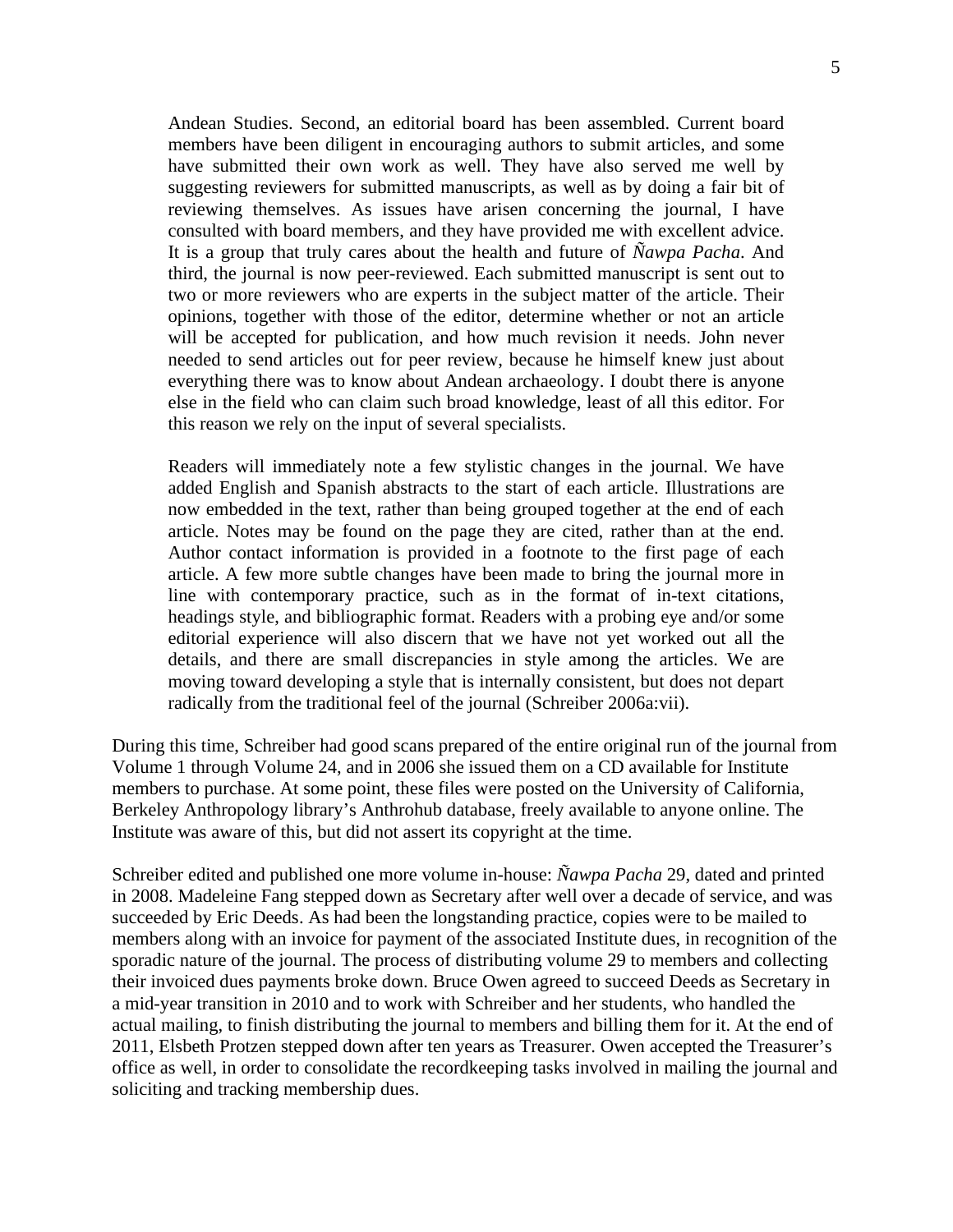As the weaknesses of in-house publishing handled in multiple, distant houses became apparent in 2009, Schreiber, IAS President Jean-Pierre Protzen, and others negotiated and signed a publishing agreement with Left Coast Press, a small academic publisher located in Walnut Creek, California (Protzen and Allen 2009). Under this more professionalized model, Left Coast Press handled both physical production and distribution of the journal, based on editorial content provided by the Editor and membership data provided by the Secretary, plus non-member and institutional subscription lists which it acquired from the Institute, managed, and promoted independently. Payment for the journal shifted to the more standard practice of payment in advance, rather than delivering an issue with an invoice that then had to be collected, with the understanding that the journal would be published on a regular schedule. The Institute paid for a minimum order of 250 copies of each issue. Since there were generally fewer than 250 members who's standing and dues payments entitled them to a copy, the extras were delivered to Schreiber's office at University of California, Santa Barbara. As members paid late or back dues, the Secretary would notify Schreiber, and she and her students would mail the copies from this stock.

Several changes accompanied the shift to Left Coast Press. The journal acquired a subtitle, becoming "Ñawpa Pacha: Journal of Andean Archaeology," which appeared on the cover. This subtitle replaced the trilingual inscription "An international series for Andean archaeology" that had appeared on every title page (but not cover) until then. The publishing contract had specified that "the parties agree to create a mutually acceptable subtitle for the Journal that reflects its contents, which will be prominently displayed on the Journal and in all advertising for the Journal." Rather than publishing one lengthy issue per volume, the journal switched to two issues per annual volume, nominally dated Number 1, June, and Number 2, December. The cover changed from the iconic tan card stock with the Institute's logo in black and white to glossy stock with a color photo and a smaller version of the logo below it. The interior pages were also in full color; the journal had been entirely black and white through volume 29. Left Coast Press entered into an arrangement with MetaPress to make Ñawpa Pacha available to members online and to the public to purchase, although the members' access was never implemented. Left Coast Press also established a relationship with JSTOR to archive and distribute back issues (Allen, Moar, and Berg 2011) with a 3-year moving wall or embargo period (Allen 2011) which has persisted to the present, albeit with a longer embargo period.

Schreiber edited the first three issues published by Left Coast Press, starting with 30(1), dated June 2010. Jerry D. Moore took over as Editor with *Ñawpa Pacha* 31(2), dated December 2011, and continued through 34(1), dated June 2014.

During Moore's editorship, in 2012, Left Coast Press exited the academic journal business and transferred all of its journals to Maney Publishing, headquartered in Leeds, England (Gallico 2012). The Institute complied, seeing few good alternatives. Maney acquired the existing contract and continued publishing the journal with minimal change, thanks in part to Moore's active management of the transition, including a working visit to Leeds.

Maney began work to make both current and back issues of *Ñawpa Pacha* available online to both subscribing institutions and current members of the Institute. This involved making a good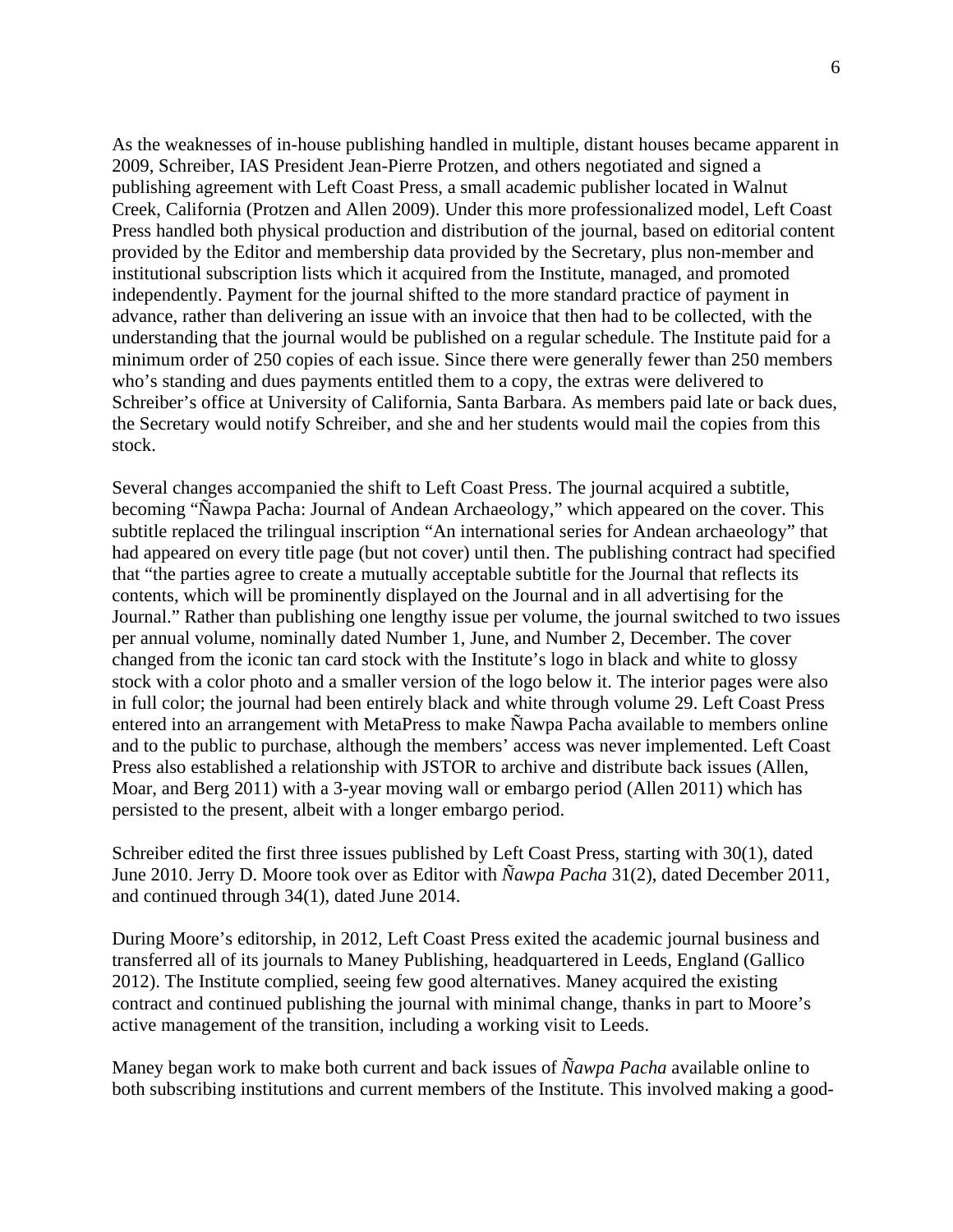faith effort to contact copyright holders from the first nine issues, in which the Institute had not claimed copyright to the contents. It also involved having the University of California, Berkeley Anthropology library's Anthrohub database manager to remove the journal from its public database, since the publishing contract gave Maney an exclusive license to the material. After ironing out some technical problems, the full run of *Ñawpa Pacha* became available to Corresponding and Honorary members, and Active members who have paid their dues, through the Institute website.

Charles "Chip" Stanish became the editor with *Ñawpa Pacha* 34(2), dated December 2014, naming Henry Tantaleán as Associate Editor from his first issue. Their second issue, *Ñawpa Pacha* 35(1), bore a promotional banner touting the availability of the complete back archive online. Institute members who qualified for printed copies of the journal could also access the entire archive through the Institute's website.

In 2014, Maney began a process of revising and standardizing publishing contracts. After the better part of a year of negotiations, a revised contract that retained most of the features of the Left Coast Press contract was signed at the end of March, 2015 (Rick and Gallico 2015). One problematic feature was the unusually long duration of the contract: eight years.

Less than three months later, in June 2015, Taylor & Francis Group (a division of Routledge) announced that they had purchased Maney Publishing. Once again, the contract terms rolled over to the new publisher. Editor Chip Stanish worked to smooth the transition, which proved somewhat rocky but was eventually successful. The first issue published by Taylor & Francis was *Ñawpa Pacha* 35(2), in December 2015. The cover of that issue was emblematic of the transition: the online access banner on the cover still promoted Maney; the cover illustration was the same as the previous issue's, taken from an article in that issue; and the back cover had a variety of layout and copy-editing errors.

A few business matters changed under Taylor & Francis. By mutual agreement, the publisher stopped shipping the extras from the 250-minimum order to Santa Barbara, instead holding and distributing them as requested by the Secretary. As Taylor & Francis shifted to an on-demand production model, the "extra" copies became an accounting abstraction and few or no physical copies were actually kept in stock. In 2019, Peter Gane clarified that Taylor & Francis had retained the agreement with JSTOR, but with an unusually long 7-year embargo period that had caused it to appear that the journal was no longer being added to JSTOR (Gane 2019).

Taylor & Francis posted this text on the journal's web page:

#### Aims and scope

*Ñawpa Pacha: Journal of Andean Archaeology* ("antiquity" in the Inca language) is the oldest, most prestigious peer-reviewed journal in Andean studies. Founded in 1963 by John Rowe at University of California Berkeley, the journal has for over five decades been publishing the most important and innovative research on the archaeology of the Andean region of South America. It is the official journal of the Institute of Andean Studies, whose aim is "*to organize, sponsor, and assist*